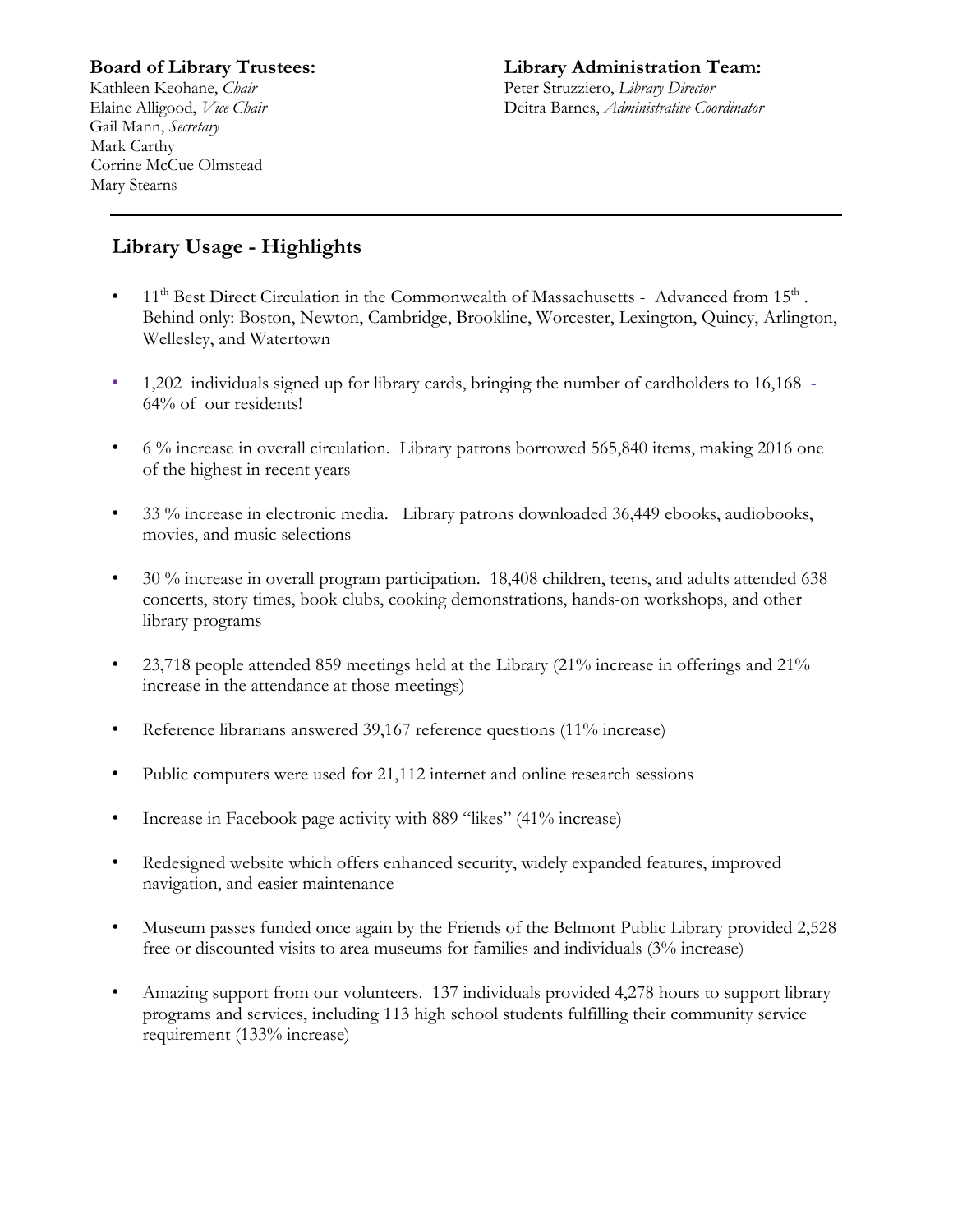# **Year in Review: Summary of Activities and Accomplishments**

#### **Staffing**

There were several key staff transitions this year.

In the Reference Department, Librarian Mary Carter was promoted to the newly-created post of Community Services Librarian, focusing on planning programs, collaborating with other organizations, and outreach. Her post, with its collection development responsibilities, was filled by Syuzanna Turshyan, who had previously worked for eight years at the Los Angeles Public Library.

In the Children's Department, new part time staff were brought on board in October to help oversee the Children's Department which is now open for regular evening hours 3 nights a week. We estimate over 7000 Children and Parents will receive services during these extended hours this year.

# **Adult Services**

#### **Expanding Digital Services**

Once again, the Library expanded its offerings of digital materials to meet growing demand by patrons. Downloads of ebooks and audiobooks through Overdrive, a catalog shared by the entire Minuteman Library Network, grew 6% from 27,330 checkouts in 2015 to 29,907 checkouts in 2016. The Hoopla resource, to which we began subscribing as an individual library just over a year ago, saw downloads soar 87% from 2,866 to 5,361 as new content was added continually to their offerings of music, movies, TV shows, and graphic novels in addition to ebooks and audiobooks. By the end of the year, 994 Belmont residents had signed up for Hoopla.

To provide even more choices for patrons, the Library signed up in December for the Commonwealth Ebook Collection, an effort to provide affordable ebooks and audiobooks for all Massachusetts residents. That collection is made up of three collections that serve different audiences and needs. Axis 360 offers a selection of best-selling titles that should help patrons get their requests filled more quickly. EBL includes content across a wide range of academic, professional, and technical subject areas that may be difficult to find elsewhere. We also offer Biblioboard, a database offering exciting new fiction, popular comic books, awardwinning videos, colorful children's books and much more. It has an extensive historical collection which offers self-published and indie authors a forum for sharing their work.

The Library is updating other types of electronic resources as well. The addition of Lynda.com, activated in January, has given patrons access to hundreds of video courses on topics like Word Press, LinkedIn, audio recording, digital photography, and marketing and branding. During this first year 128 different users sampled or completed 357 courses and viewed 3,476 videos.

The Library Staff continually 'weed' the collection and assess which books and resources are the most popular. Funds are allocated to those materials and resources that best meet patron needs. To make funds available for Lynda, the Library canceled its subscriptions to databases that patrons were using less than in the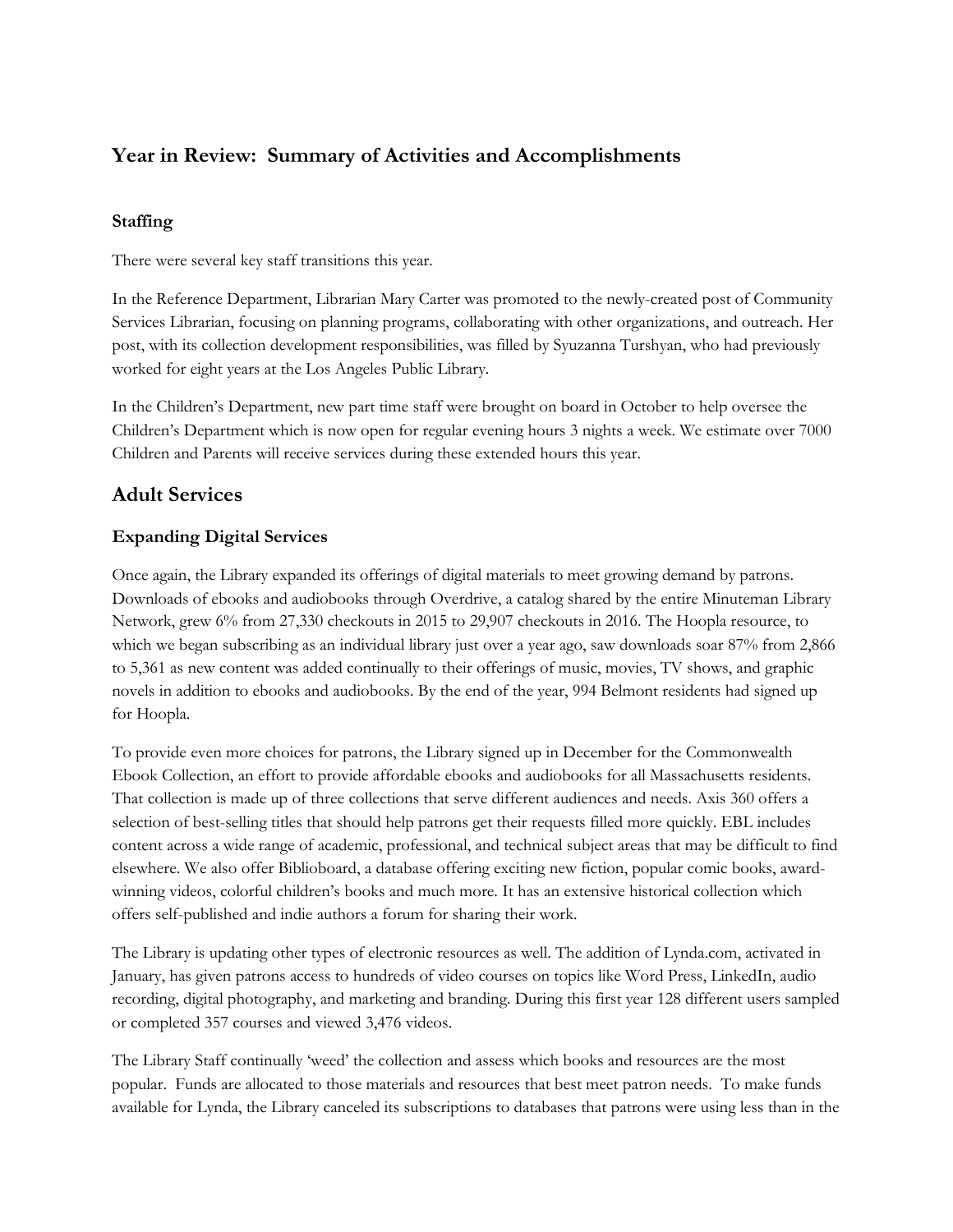past: Safari Books and Testing and Education Resource Center (TERC). Usage remained high for databases serving a wide range of interests. Patrons checked out 2,497 magazine issues through Zinio, the online magazine service. *The Economist, The New Yorker,* and *OK! Magazine* are the most popular titles. Our most frequently used subscription, the *Consumer Reports* website, was consulted 896 times, yielding 12,064 page views. Also popular were the Morningstar Investment Research Center (2,977 record views) and two of our history resources, the Historical Boston Globe and the Historical New York Times (783 and 686 record views, respectively), which are used by student and adult researchers alike.

## **Digitizing Local History Materials**

After completing the digitization of the Town's Residents Lists, the Library worked with the Boston Public Library to digitize Belmont High School yearbooks from 1922 to 2016, as available, under the Digital Commonwealth program. The yearbooks can be viewed in the Internet Archive, [www.archive.org.](http://www.archive.org/)

With funding from a Community Preservation Act grant, the Library digitized its holdings of Belmont newspapers beginning in 1890. This extensive local history resource is available for patrons to read and search by keyword now.

## **Technology Related Instruction**

Reference staff continued to offer a variety of workshops. Topics covered included instruction in Ancestry.com, the popular genealogy site available in-library which provides access to 16 billion historical records, including the complete US census records from 1790 to 1940, as well a comprehensive source of immigration records found online. The first workshop proved to be so helpful, that a second was scheduled at the request of several patrons.

Workshops were also scheduled for instruction in iPad basics, google photo and podcasting. Perhaps the most popular tech workshop was the "Cutting the Cord" session held at the Beech Street Center in early December. Drawing on the success of the library's circulating Rokus and streaming Hoopla services, reference librarians Ellen Girouard and Mary Carter walked patrons thru both free library offerings and pay for options such as Chromecast, Amazon Fire TV and plug-in antennas. This course had an overflowing crowd, and will be repeated in Spring 2017 at the library.

Advertising itself as open to ages 10-100, the library held back-to-back 3D printing workshops in November. Led by 3D printing expert, Newton Free Library Head of Technology, John Walsh, participants were taught the fundamentals of 3D design, and how to use Tinkercad to create a 3D snowflake. No design or 3D experience was necessary, and the library provided all equipment and software. Realizing the popularity of this program, staff added two additional laptops to the ten classroom ones to meet increased demands.

Also successful were several "pop-up" sessions held in the lobby of the library. These informal sessions gave patrons a quick opportunity to learn about digital library resources without having to schedule a one-on-one session or indeed even to plan ahead. Staff also got the opportunity to introduce a wide variety of patrons to resources either previously unknown or unfamiliar to them. Feedback from both patrons and staff reinforced the positive impact these interactions had for all.

## **Roku**

Beginning in August, the library started circulating Rokus, streaming media devices that can be connected to either HD or standard televisions. Library Rokus come with 15 preloaded channels, including a subscription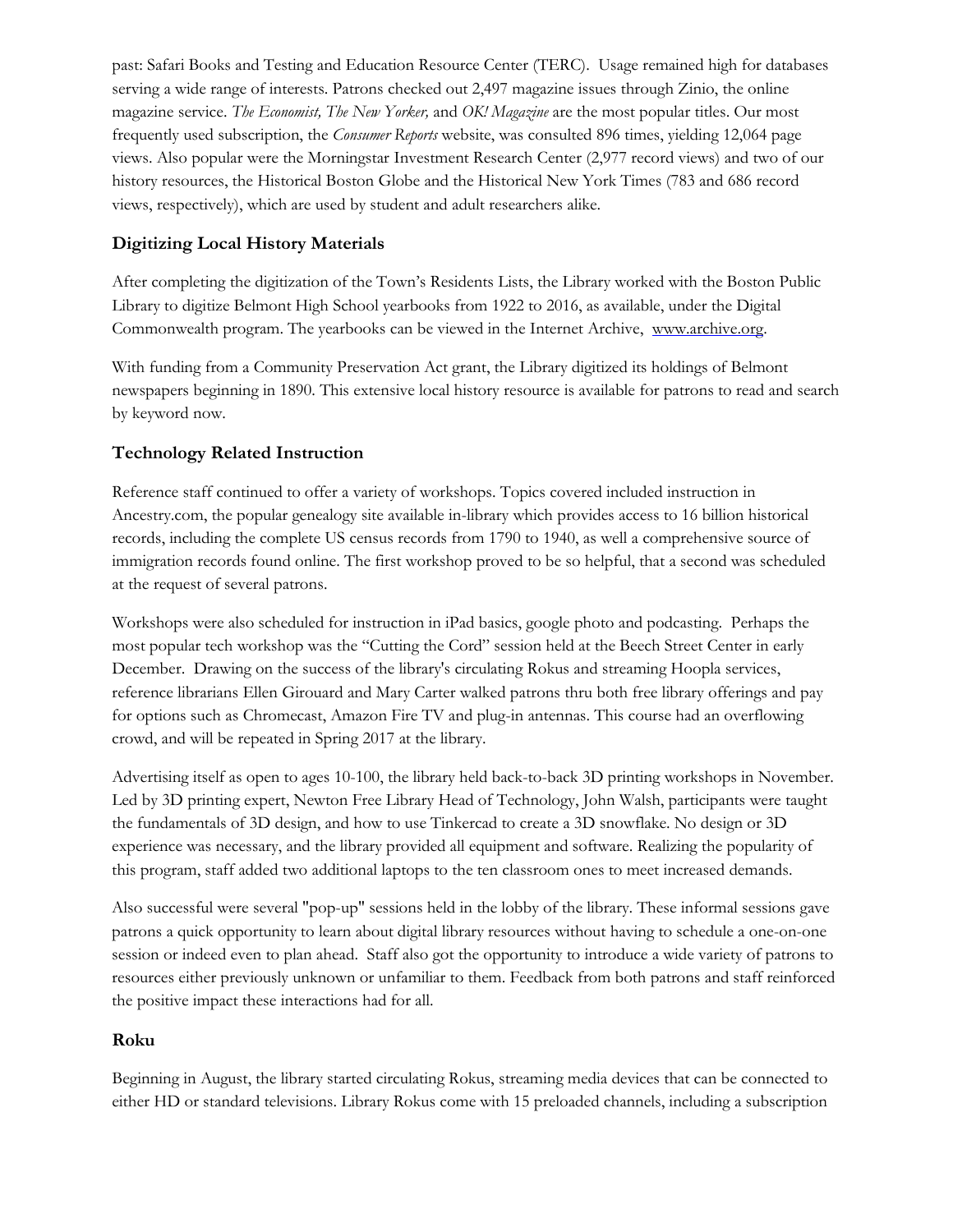to Netflix, as well as VUDU, a service that allows for digital streaming of titles already purchased for the library's DVD or Blu-ray collections. Aside from the first few days, the Rokus have never remained on the shelf, constantly circulating, usually with reservations. The library plans on doubling the number to eight in 2017, and will monitor usage to consider adding more subscription services.

#### **One-on-One Tech Sessions**

Reference staff, led by the Technology Librarian, offered flexible one-on-one technology instruction sessions. Rather than preset times, patrons were able to make individual appointments that fit their schedules and technology needs. Registration was made easier with a form available on the new Library website. Topics covered ranged from help with digital library resources, particularly Hoopla and Overdrive, as well as assistance filling out online forms, transferring photos, and help with Windows Office.

#### **Programs for Education and Entertainment**

The Library offered a total of 67 adult programs in 2016, featuring old favorites like the Friends' Author Series as well as some fresh new ideas. For example, in October the Library participated in the first nationwide Indie Author Day by hosting a panel of local authors and a publisher who spoke about their own experiences in working with publishers and on their own to bring their work before the public.

Other new types of programs have included a workshop on 3D printing for experimenters of all ages; a "Be Well" series that included meditation, getting organized, and having more productive conversations with your doctor; and monthly Saturday morning Tai Chi programs. In addition, the Reference, Children's and Young Adult Librarians collaborated to offer more inter-generational programming, which has resulted in successful events such as game nights, movie nights, and a bookmark contest in which over 70 patrons participated.

Large audiences continue to enjoy the Library's Music On Saturday concert series, which launched another great season in December with a holiday program by Boston Jazz Voices. In other music programming, cellist Mike Block drew a standing-room-only crowd in the spring. Mikes concert was brought to Belmont through a Local Cultural Council Grant, for which the Library is grateful. Arts and crafts programs, now offered at least every other month and led by a Reference Librarian, included origami jewelry, ornament-making, and wreath-making. They have attracted a loyal following.

#### **Book Discussions**

Library staff members continue to offer three different book discussion groups. The International Fiction Book Club, led by Young Adult Librarian Kylie Sparks one night a month, continues to draw from a following of 32 members plus many new faces. Novels discussed this year include award winners like Magda Szabo's *The Door* and Naguib Mahfouz's sweeping epic, *Palace Walk*, the first of his *Cairo Trilogy.* Also offered are the monthly classics discussion group at the Beech Street Center led by Reference Librarian Miriam MacNair, and the bimonthly Belmont book group led by Reference Librarian Nancy McColm, focusing on current literary fiction.

Books and Bites, the monthly book review program, continued to host local authors as well as book discussions. Authors Kate Clifford Larson on *Rosemary: The Hidden Kennedy Daughter* and former Globe reporter Larry Tye on *Bobby Kennedy: The Making of a Liberal Icon* spoke about their research on the Kennedy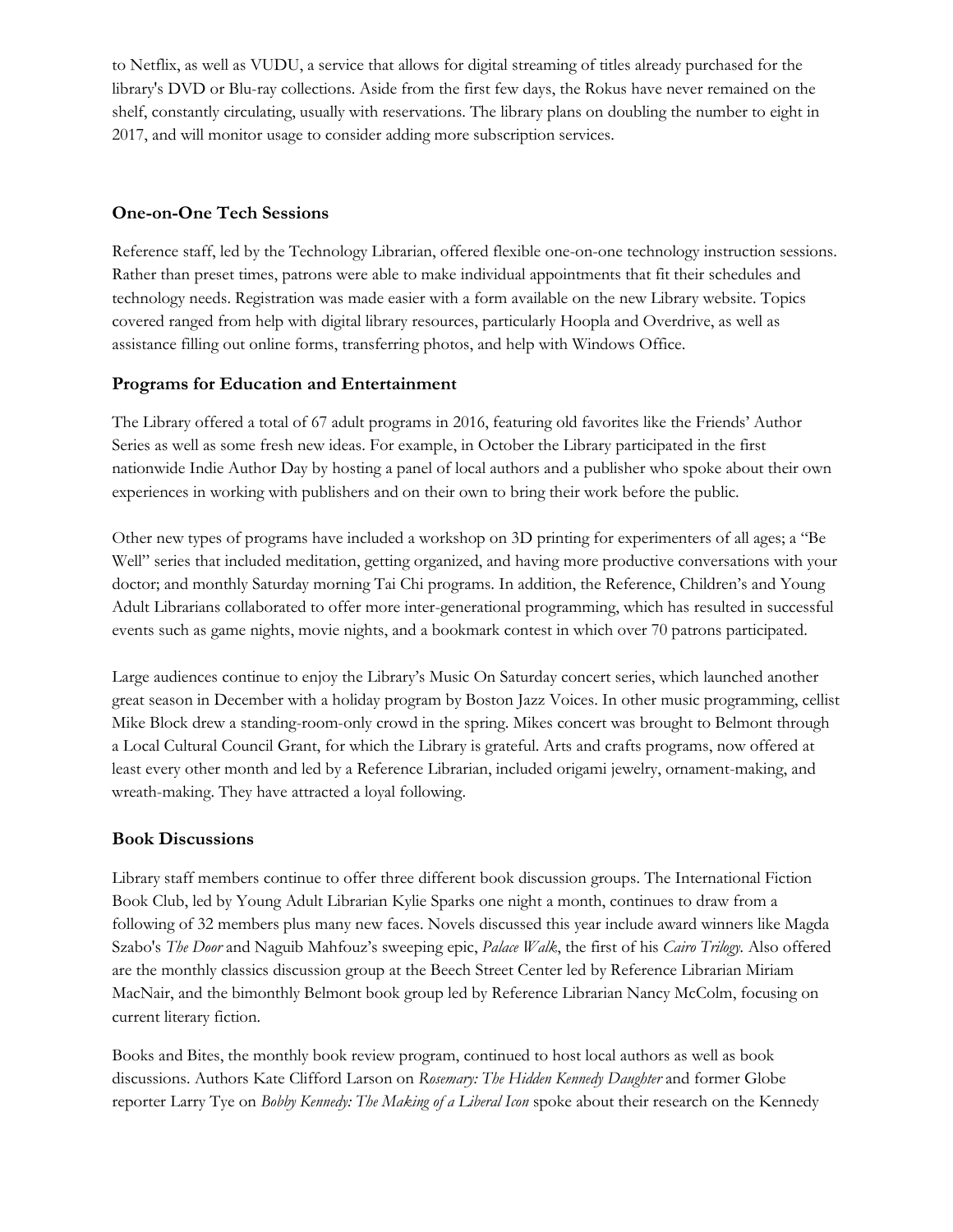family. Other speakers were Henriette Lazaridis Power on *The Clover House*; Michael M. Greenburg on *The Court-Martial of Paul Revere;* and Beatrice Peltre on *My French Family Table.*

## **Collaboration with Community Partners**

This year the Library offered 638 programs for adults, young adults, and teens, with a greater variety of programs than ever. Funding was often provided by the Friends of the Library. As mentioned previously, the Library also received a Local Cultural Council Grant, and Coordinated Family Community Engagement Grant mentioned earlier provided over 40 programs for FREE to Belmont residents through the Library.

A highlight of the year was the Library's sixth town-wide read, One Book One Belmont (OBOB). Fourteen co-sponsoring community organizations worked together on programs that explored themes in *The Boston Girl,* by local best-selling author Anita Diamant. The book became Belmont's top-circulating book of 2016, as readers fell in love with the main character, Addie Baum, the daughter of Russian immigrants who grew up in the tenements of the North End, saying she reminded them of a favorite relative.

OBOB programs during the month of April drew on the strengths of community partners and included: an exhibit called "Family Ties" by local artists at the Belmont Gallery of Art; a talk on the history of women's suffrage in Massachusetts sponsored by the Belmont Historical Society; a walking tour of the North End guided by the Women's Heritage Trail group; and a concert of jazz and klezmer music. The final program, a talk at the Beech Street Center by Anita Diamant with an introduction by author Stephen McCauley, attracted an audience of 300 people.

Launched in the spring as part of OBOB was a new collaborative effort called the Belmont Story Project, involving the Belmont Media Center, the Belmont Citizen-Herald, the Belmont Historical Society, and the Council on Aging. Modeled after NPR's StoryCorp, the Belmont Story Project was created to record and preserve the oral histories of Belmont residents, and make them available to all on the SoundCloud website, [https://soundcloud.com/belmont-story-project.](https://soundcloud.com/belmont-story-project)

To date, all the recordings have been made at the Library and the Media Center. Individuals who have stories to share are encouraged to bring a relative or friend to interview them. To encourage young people to interview elder family members over the holiday season, the library purchased recording equipment that cardholders may check out and take home.

## **Other Outreach**

Belmont Veterans Agent Robert Upton acted as Master of Ceremonies at an event that saw over 80 attendees come to see the Library rededicated as a Memorial Building to the Veterans of American wars hailing from Belmont, with new lettering appearing on our Concord Avenue staircase. At this event the Town of Belmont proclaimed itself a Purple Heart Community. This turnout created a renewed relationship with the Veterans of Belmont, as Robert Upton determined that the Library was the best spot in town for an annual Purple Heart Ceremony honoring veterans each August, the first Purple Heart Ceremony took place later that summer on August 7th. This ceremony will now take place each year on August 7<sup>th</sup>, the National day of recognition for Purple Heart Recipients.

The weekly morning Conversation Circle for English Language Learners, instituted last year following discussions with Belmont High School ELL director Lindsey Rinder, was so successful that the Library decided to continue it and add an evening session for individuals who work during the day. A book club for more advanced English Language Learners was held several times in the fall. These classes were taught by volunteers Genevieve Mack and Moira Lucey.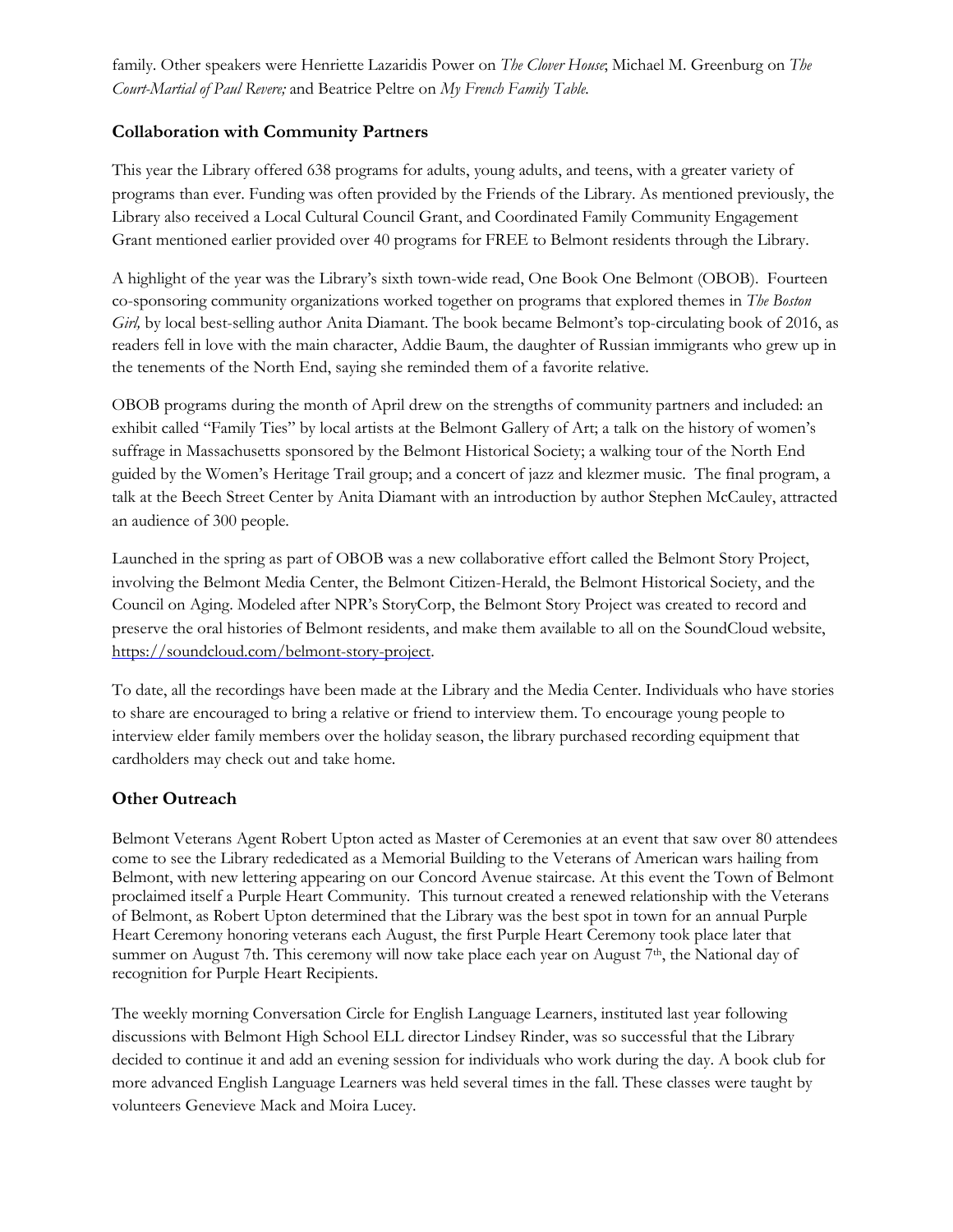In part to give English Language Learners more opportunity to practice conversational skills, the Library joined with the Belmont Public Schools and Belmont Against Racism to host a pizza lunch "Meet and Greet" in September. The event was intended to welcome families new to Belmont and new to the United States, and provide an opportunity for new neighbors to get to know each other better. The Library, the Schools, and BAR hope to offer gatherings like this every few months in the coming year.

In other outreach efforts focused on increasing public awareness of Library offerings, Library staff members participated in a variety of Town events, including Meet Belmont, Town Day, Career Night at Belmont High School, and a variety of Back to School Nights. Library staff members also set up a table once a month throughout the summer at the Belmont Farmers Market, where the community could find out about our upcoming programs, check out a bestseller, or enter a contest.

## **Professional Development**

Reference staff attended training sessions to update skills and learn about new developments in their fields. These included webinars and in person training on identifying new electronic resources that might be of interest to patrons, such as the Commonwealth Ebook Collection, and utilizing better the ones we have already, such as Overdrive Digital Media, Ancestry.com, and LexisNexis. Classes on patron service included planning programs for patrons in their 20s and 30s, how to host an Indie Author Day, how to deal with difficult patrons. Webinars on readers' advisory included sessions on women's fiction, mysteries, and best bets for book groups.

Librarians also attended the New England Library Association annual meeting and the annual conference hosted by the Digital Commonwealth, a nonprofit that helps libraries, museums, and other cultural institutions digitize, preserve, and disseminate their historical collections. Library Director Peter Struzziero attended this conference as well presenting on Library Leadership and Management, and hosted a roundtable discussion for Directors in the first five years of their management career. This presentation has led to articles published in Public Libraries Magazine as Peter was added to the contributor list for this national publication.

Technology Librarian Ellen Girouard served first as vice-chair, then chair, of the MLN Key Users Interest Group, and other staff members attended Minuteman Library Network meetings for reference, young adult, and program planning.

Library Department Heads and Administration also participated in the Massachusetts Public Library Annual Conference, and Library Director Peter Struzziero represented Belmont at the American Library Association Conference in Orlando.

The Library enhanced ongoing partnerships with the emergency services departments participating in training sessions on life saving techniques with the Fire Department, and lock down safety training with the Police Department. These types of safety trainings will continue in 2017.

# **Young Adults**

Participation in young adult programming continued to climb in 2016 with over 1,884 teens attending programs and events nearly doubling the numbers of the past years.

The Young Adult Librarian continued to host several popular monthly programs. The Homework and Hot Chocolate program continues to draw a large group of middle school students, the Teen Anime Club is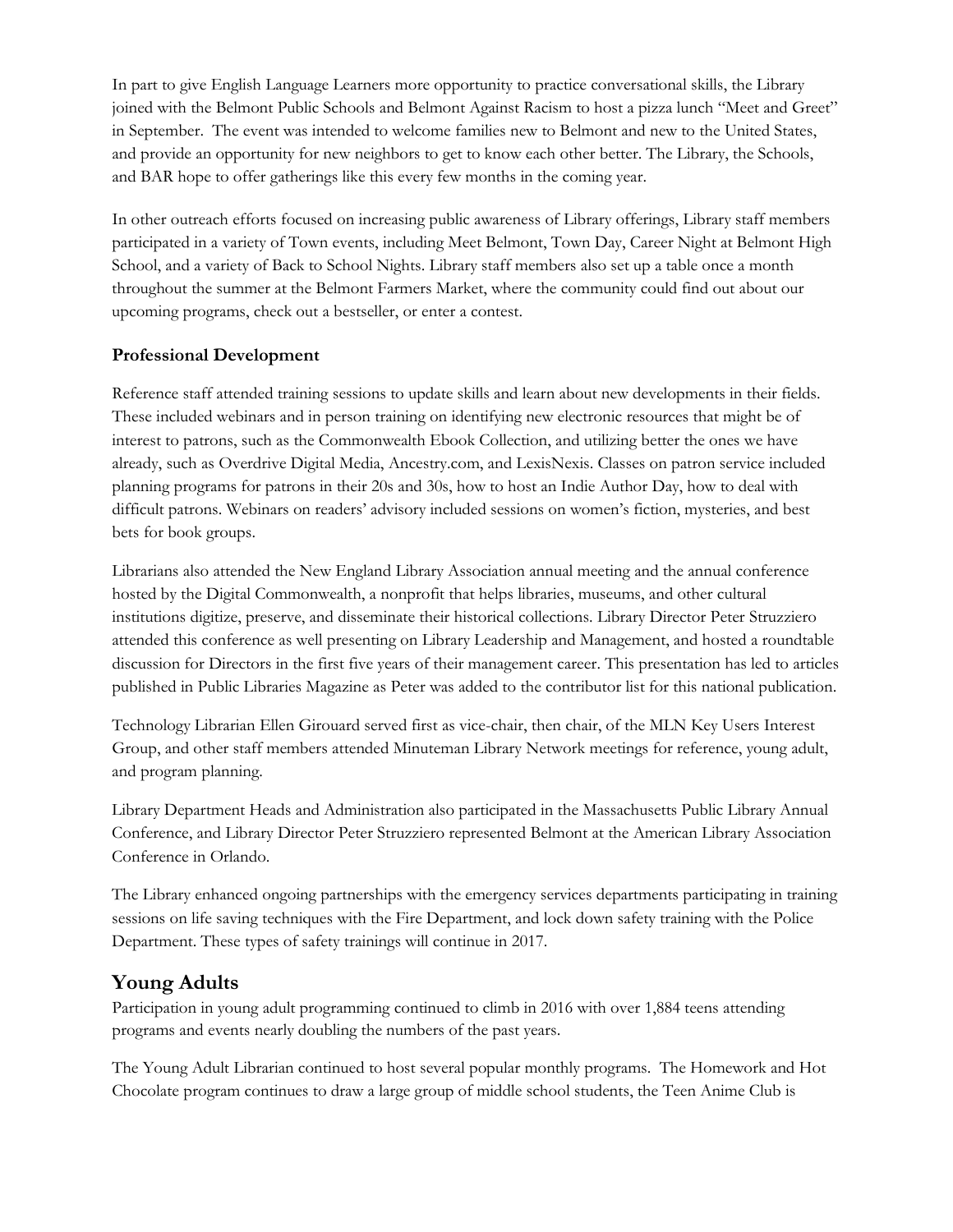smaller but very dedicated. A new program, the Teen English Club, helps ELL students new to Belmont increase their vocabulary and improve their English. The Young Adult Librarian also worked with two teens to help them start their own Art Club. The Art Club now meets independently once a month during the school year and every week during the summer.

This year 50 teens participated in the summer reading program, logging a total of 322 books. Near 200 teens participated in the summer reading trivia program, summer movies, teen kick off party, and end of summer book swap. Scratch tickets were also a big hit this summer: teens won free coupons to Shake Shack in Harvard Square, Rancatores, Einstein's workshop and Chipotles.

#### **Collaboration with Community Partners**

2016 was a fruitful year for collaboration with the schools. Staff participated in the Chenery Winter Book Fair doing outreach to several classrooms about resources and programs at the Belmont Library. The Library collaborated with the Belmont High School Community Service Coordinator to host a group of 20 volunteers on Belmont's Day of Service. The Young Adult Librarian collaborated with the ELL director at the high school and with Belmont Against Racism to host a pizza luncheon to welcome new ELL (English Language Learners) families to the area. 100 people attended and new families got the opportunity to meet each other and meet other members of the community. Plans are currently being made to host similar gatherings next year.

The Children's Librarians and the Young Adult librarian also teamed up this year to create a new service opportunity for middle school students. The Community Service Club meets monthly. The students help to prepare craft materials for future children's programs.

Two creative writing class series were facilitated as well as individual writing workshops with published author and teacher Lynette Benton. The workshops were a hit, with over 50 teens participating. A group of several students presented their work in a public reading in December. Feedback from the courses has been very good and has generated a lot of interest from middle school students.

#### **STEM Programming**

2016 was another successful year for teen STEM (Science, Technology, Engineering and Math) programming. The Library hosted the 2 seasons of Girls Who Code with 40 teen girls completing the program. Girls Who Code is an organization that equips girls with concrete technical skills that will provide the foundation for futures in technology. Several of the girls involved in the program are now considering making computer programming a future career choice as a result of their involvement with the club. One participant attended a Summer Immersion program with Girls Who Code and presented her project at an IT Conference in Las Vegas. A member of the community was so impressed with the program she wrote an article about it for Boston Tech Mom, an online magazine. The library offered two other STEM programs for middle school students: a Python programming class and a robotics workshop.

#### **Other Initiatives**

The Teen Advisory Board is now in its second year and has grown to 17 members. Each month the group meets with the Young Adult Librarian to work on volunteer projects and help plan teen programs. This year teens helped to make the scratch tickets for the summer reading program, gave feedback on the new teen website and helped to plan and carry out a fall party where teens played "minute to win it" games and got henna tattoos. 70 teens attended.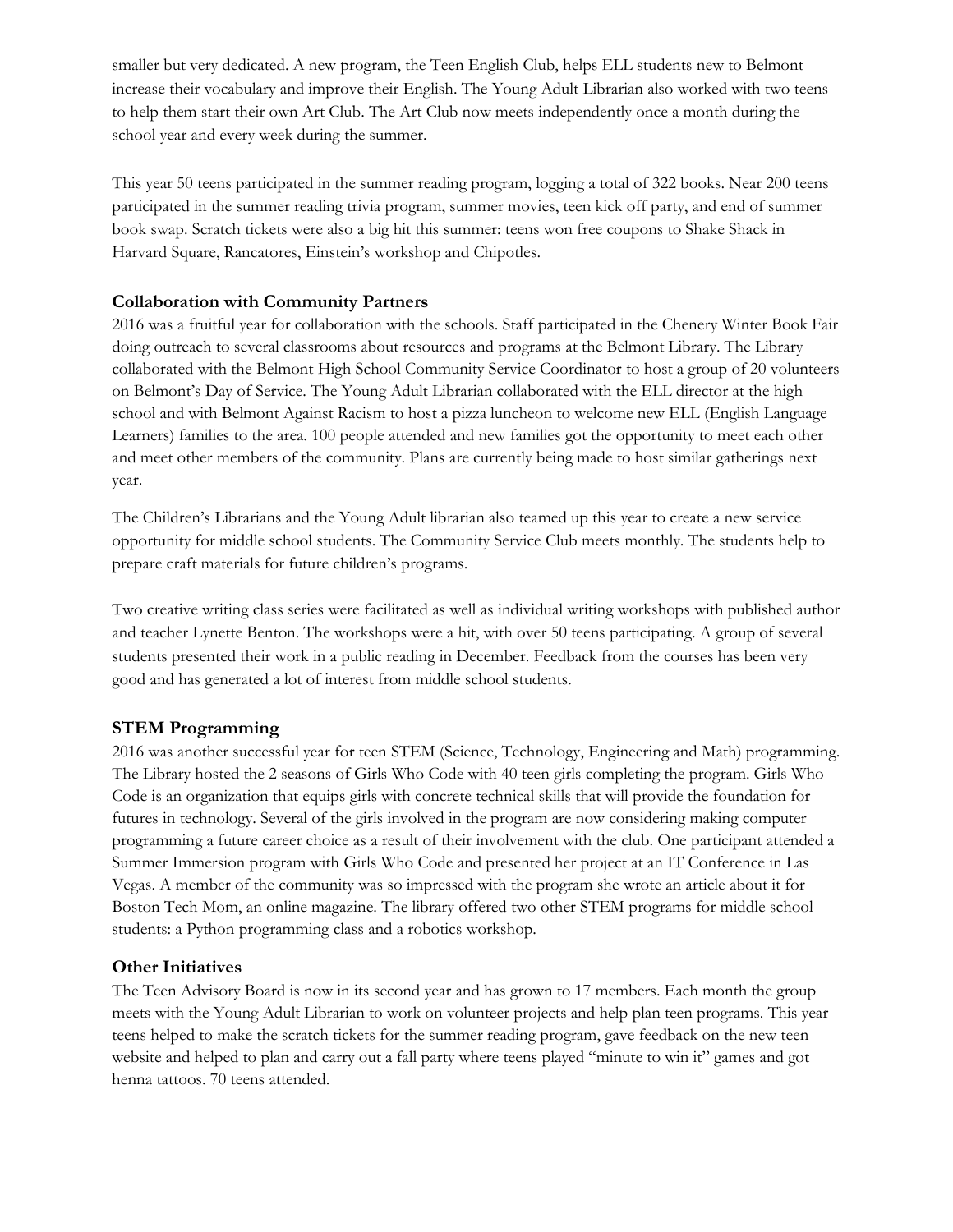The entire Young Adult collection was weeded and then expanded this year. The manga and graphic novel collections were expanded. One new shelving unit was added to Young Adult Fiction area. The Young Adult Librarian created several reader advisory booklists for the new website to help patrons discover books to read from home and to assist other librarians in making recommendations.

# **Jane Gray Dustan Children's Room:**

In 2016 the Jane Gray Dustan Children's Room added new part-time staff, opened for year-round evening hours for the first time, and vastly expanded community outreach. The librarians continued many of their successful programs and partnerships and added several new ones; a total of 357 programs were offered, with 13,441 children and caregivers attending, an increase of 11% over 2015.

#### **Outreach**

Due in part to the addition of the new Children's positions, this year the Children's librarians held 55 off-site programs, up 67% over the previous year's number of 33. The number of children and caregivers reached through outreach programming was 1,839, up 42% from the previous year's total of 1,299. The Librarians reached more of our youngest community members by visiting four Belmont preschools (Waverley Square Daycare, Wonder School, Little Sprouts Belmont, and Adventures Preschool). They also participated in several Belmont elementary school events, from Library Night at Butler Elementary School to International Walk to School Day at Wellington Elementary School.

Over the summer, for the first time, librarians presented weekly story times at the Underwood Playground. They also presented more weekly story times at the Belmont Farmers' Market than in past summers. They also conducted a story time at the first Literacy on the Lawn event held by the Belmont Woman's Club and visited the Belmont Summer Enrichment camp at Chenery Middle School. They continued visiting the town summer camp at Wellington School to present story/craft programs.

#### **Summer Reading**

More children participated in the summer reading program than in the previous year, this is a trend we've seen for three years in a row. The 2016 summer reading program was *Get in the Game, Read!*, which tied into the summer Olympic games. Children set their own reading goals for the summer and, when they reached their goal, chose a book as a prize. Pre-readers completed early literacy skill-building activities and also selected a book as a prize when they finished. The prizes were generously funded by the Friends of the Library.

Summer programming kicked off with a magic show by magician Scott Jameson and ended with *Mike the Bubble Man's* amazing bubble science. In the middle were a variety of activities and performances including concerts by award-winning performer Stacey Peasley and Seattle-based musician Charlie Hope.

## **Programs for Parents**

This year the Children's Room expanded program offerings for parents of young children. The spring brought the library's first Early Childhood Information Fair, which was a success with over 100 people in attendance. Belmont preschools and day cares set up booths in the library and parents were able to talk with directors and teachers to get information about local child care options.

Through the library's continued participation in the Watertown/Belmont Coordinated Family and Community Engagement (CFCE) grant program, in 2016 the library also offered several evening parenting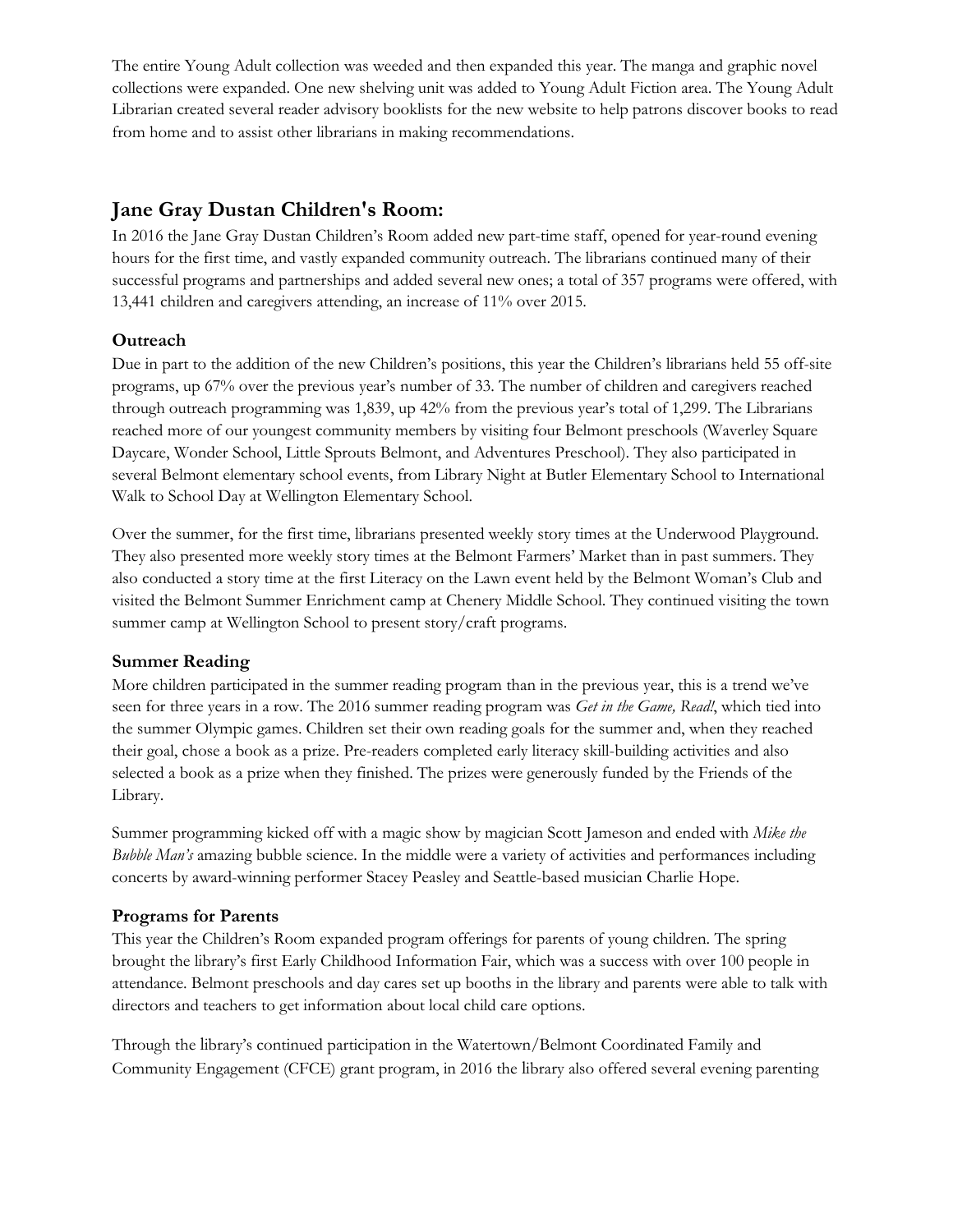workshops presented by speech and language pathologist Megan Olowinski, on topics including "Getting Ready for Kindergarten" and "Getting Ready for Reading and Writing."

## **Serving Children from Birth-5 Years Old**

As a result of increasing community demand for programming for infants and toddlers, the library expanded offerings for these age groups. The story time for one year olds proved popular enough to warrant adding a second weekly session, and the monthly infant-toddler sing-along with Matt Heaton added to the schedule in the fall was an instant success. In June, Sheryl White of Baby Kneads led a four-week "Peaceful Baby" program for parents with their pre-mobile infants, which touched on sign language, baby massage, healthy sleep habits, and more.

The CFCE grant continues to provide weekly Literacy Playgroups at the Library, which grew in popularity throughout the year. Through the grant, an educator teaches sign language during our weekly librarian-led baby story times.

The Jane Gray Dustan Trust continues to fund a variety of programs for young children, including singalongs, music and movement classes with Belmont resident Rubi Lichauco, and the Musical Storytime series by Powers Music School.

## **Serving School-Age Children**

This year the library assessed and revamped its offerings for school-aged children. The first series of Parent/Child Book Clubs was very well received, with each session filling well in advance and eager children and parents discussing a new book each month. The library also began a partnership with the Duct Tape Network, a local group that conducts maker programs for kids. A monthly StorYoga program provided children with a yoga-based learning experience that incorporates stories and yoga. Additionally, the Library continued offering popular monthly sessions of Book Buddies and LEGO WeDo robotics.

Vacation week programs had excellent attendance and included Mad Science, Animal World Experience, and a standing-room only crowd for the return of magician Ed Popielarczyk.

## **Intergenerational Programming**

The Children's Librarians worked with the Teen Librarian and a Reference Librarian to offer more intergenerational programs over 2016. For "Love Your Library" month in February, the Library held an allages bookmark contest that received 70 entries from children, teens, and adults of all ages.

To tie into One Book One Belmont, Children's Librarians offered "Grandma, Grandpa, and Me" for children and their grandparents. Over the summer, the library offered a series of all-ages movie showings and monthly family game nights.

# **Volunteers**

22 adults volunteered in 2016 for a total of 2,722 hours. 113 high school students gave 1556 hours for a total of 4278 volunteer hours, a 67% increase over 2015. Library volunteers supported the library in many ways including running weekly ESL classes, shelving books, assisting with program planning, providing one-on-one tech help to patrons, making home deliveries, and reviewing books for our "Books and Bites" monthly program. Students volunteered individually and at events like the Belmont High School Senior Day of Service, and often applied their hours to fulfill the school's community service requirement. This year many teen volunteers chose to continue volunteering in the fall and winter after their service requirements had been fulfilled. This is new trend that we are pleased to see from the students in town.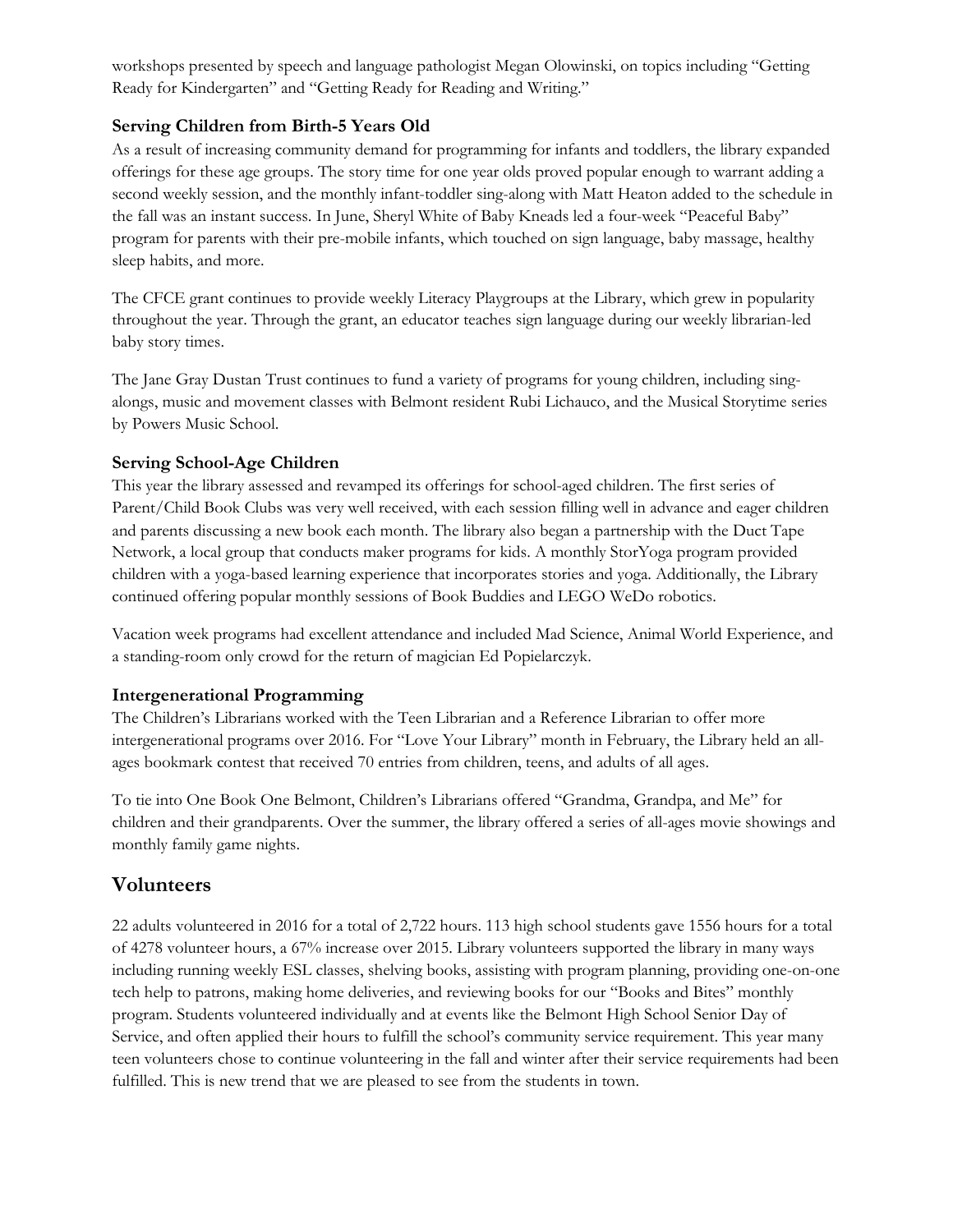# **Friends of the Belmont Public Library**

#### **Friends of the Belmont Public Library**

The Friends of the Belmont Public Library continued to provide strong support for the library in 2016. The Friends sponsored many library programs, including the Music on Saturday series. They also had a very productive Library Friends Author Series with the following authors speaking: David Updike speaking about the life and work of his father, John Updike with *Family Archaeology in Pictures and Prose,* Jean Hanff Korelitz on *Admission,* Ted Reinstein of WCVB-TV Channel 5's 'Chronicle' on *Wicked Pissed: New England's Most Famous Feuds,* Anna Solomon on *Leaving Lucy Pear,* and J Patrick Black on *Ninth City Burning.*

In addition to programs, the Friends also paid for new chairs used in a lovely update to the Periodical Room. The Friends also paid for a new sign that was installed in the front of the Library providing better visibility and identification.

The Friends also funded the hiring of Good Egg Marketing and the Cahoots Company to develop a marketing plan and rebranding of the Belmont Public Library to be implemented in 2017.

The Library Friends Annual Book Sale in October was a success. The Friends' Everyday Book Sale continued to be a favorite spot among patrons as well. Special thanks to Louise Halstead and Phil Hughes for the time they contribute to manage that operation, close to 2000 a year. The Friends continued to fund the library's popular museum pass program. The museum pass program offers free and discount passes to many museums and parks. In 2016 The Library circulated 2,528 museum passes in 2016 (compared to 2,437 in 2015).

\_\_\_\_\_\_\_\_\_\_\_\_\_\_\_\_\_\_\_\_\_\_\_\_\_\_\_\_\_\_\_\_\_\_\_\_\_

# **Notable Building Updates**

In addition to the programming and staffing highlights shared above, it is important to note significant improvements made to the library facilities.

# **Key improvements made to the facility in 2016:**

- The original elevator was upgraded with a new machine room. This upgrade modernized it's operation reducing maintenance needs.
- A self checkout machine was installed in the Children's room
- 6 Panic Buttons were installed in various points throughout the building per the recommendation of the Belmont Police Department as Phase one of needed security updates
- The lettering of the lower staircase leading to Concord Avenue was replaced. New lettering was installed reading "Belmont Public Library Memorial Building 1965".
- One side of the main floor west wing was renovated into a new periodical room for patrons to enjoy comfortable reading of books, magazines, and newspapers. Original metal shelving was removed making way for new carpet, paint, and comfortable seating and new paperback shelving.
- Original metal shelving used as magazine storage on the 3rd floor mezzanine was removed to see the space converted into a new study area. College and High school aged students often enjoy the space, which is also being utilized by tutors.